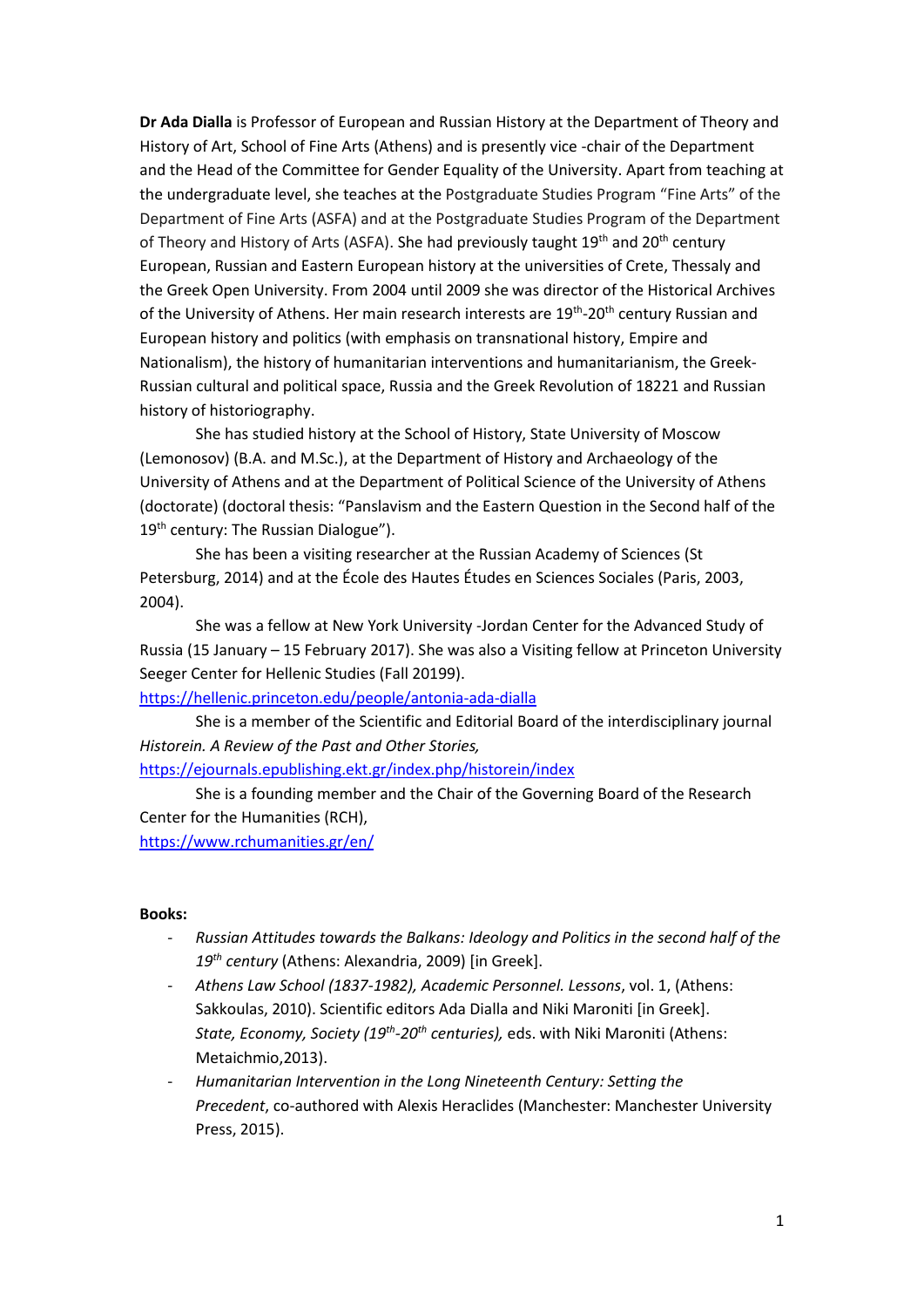- *Historizing Humanitarian Intervention: The Long Nineteenth Century* (Athens: Panteion University, Aristeia/ Excellence Ι research program, 2015), co-authored with Alexis Heraclides.
- *Visualizing Humanitarian Intervention in the Long Nineteenth Century* (ed**.**), (Athens: Panteion University: Aristeia/ Excellence Ι, 2015). [in Greek]**.**
- *History and Semiotics*. Translation, Comments, Editing and Introduction *"Soviet semiotics and its dialogue with the discipline of History"* (Athens: Themelio, 2021).
- *1821: What Made it Greek? What Made it Revolutionary?*, Special Issue *Historein* 20, no 1 (2021). Ada Dialla and Yanni Kotsonis (eds).

# **Main scholarly papers:**

"The Evangelika and Panslavism: An Odd Association", in *Evangelika (1901)-Orestiaka (1903): Modernist Pressures and Social Resistance* (Athens: Etairia Spoudon Neoellinikou Politismou kai Genikis Paidias, 2004), pp. 43-61 [in Greek].

"Empire and Nation: Tensions and Convergences in Russia (second part of the 19<sup>th</sup> Century)", *Historein*, vol. 5 (2005).

"The Eastern Question and Greek-Russian Relations: The Internal War of Orthodoxy" in *Grecheskii mir XVIII-XX vv. v novykh istoricheskikh issledovaniiakh. Sbornik dokladov nauchnoi konferentsii*, proshedshei 25-26 aprelia 2005 g. na Istoricheskom fakul'tete MGU im. M.V.Lomonosova [The Greek world in the 18th and 19th century and the new historical research] (Conference Papers, 25-26 April 2005, State University of Moscow, 2006), pp. 51- 67.

"Greek Perceptions of the Russian Revolution of 1905: 'Russia Overcoming Russia'", *Cahiers du Monde Russe*, vol. 48, nos 2-3 (April-September 2007).

"The Perception of the Russian Revolution of 1905 in Greece", *Ta Istorika*, vol.24, no.46 (2007), pp. 65-88 [in Greek].

"Russian Nationalism and the Eastern Question: Τhe case of Panslavism (1856- 1878)", *Modern Greek Studies Yearbook. A Publication of Mediterranean, Slavic, and Eastern Orthodox Studies* (University of Minnesota), vol. 24/25 (2008/2009), pp. 73-92.

"The Friends of the Bulgarians can never be the Friends of the Greeks", in *The year 1878: When Greeks Changed their Enemies* (Athens: Etairia Spoudon Neoellinikou Politismou kai Genikis Paidias, 2008) [in Greek].

"The Orthodox East and Russian Diplomacy: Reasons and Practices ( $2^{nd}$  part of the  $19^{th}$ century)" in Olga Katsiardi- Hering et al (eds), *Russia and the Mediterranean. Proceedings of the First International Conference* (Athens, 19-22 May 2005) (Athens: National and Kapodistrian University of Athens/ Herodotos, 2011), vol.1, pp. 381-396 [in Greek]. "Leon Tolstoy's War and Peace: How we Write Stories", *Themata Logotechnias* [Issues of Literature] (December 2010) [in Greek].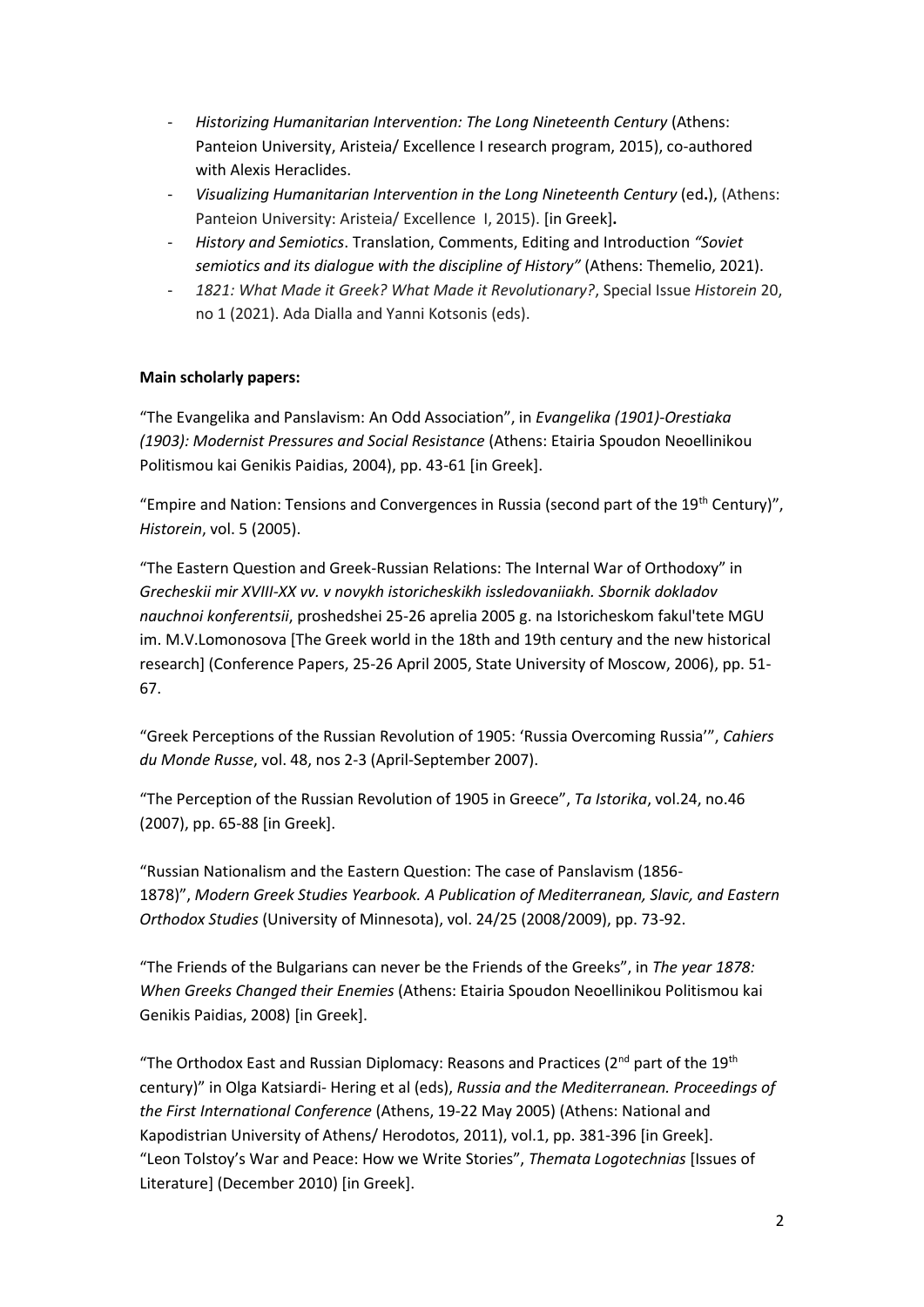"Entangled Histories: Russian Decembrists and Greek Revolutionaries in the 1820s", in Ada Dialla and Niki Maronitis (eds), *State, Economy, Society (19th -2 0th centuries). Essays in Honor of Emeritus Professor George B. Dertilis* (Athens: Metaichmio, 2013), pp. 87-106.

"Between Nation and Empire: Revisiting the Russian Past Twenty Years after", *Historein*, vol. 13 (2013), pp. 18-38.

"Re-examining the East-West Dichotomy: The Many Faces of Russia in the Greek 19th Century", in Kaiti Aroni-Tsihli, Stephanos Papageorgiou, Alexandra Patrikiou (eds), *Greek modernity. Social crises and ideological dilemmas (19th -20th century). Essays in memory of Rena Stavridi-Patrikiou* (Athens: Papazisis, 2014), pp. 53-72 [in Greek].

"The 20<sup>th</sup> Congress of the Communist Party of the Soviet Union and the Science of History in the USSR", *Arkheiotaxio*, 18 (November 2016), pp. 12-23 [in Greek].

"The Revolution which shocked the world… 100 years after", *Ta Istorika*, vol. 66 (October 2017), pp.4-20 [in Greek].

"From the Great October Socialistic Revolution to the Great Russian Revolution", *Epilogos,* 26 (2017), pp.399-408 [in Greek].

"Mediterranean Diasporas: Politics and Ideas in the Long 19<sup>th</sup> Century", Roundtable: Jussi Kurunmäki, Bernard Heyberger, Ada Dialla, Konstantina Zanou, Maurizio Isabella, *Global Intellectual History*, (2018)[. https://doi.org/10.1080/23801883.2018.1433284.](https://doi.org/10.1080/23801883.2018.1433284)

"Russian Humanitarianism, Vasilii Vasil'evich Vereshchagin and the Russian Artistic World in the Late 19th Century", in Nikos Daskalothanasis (ed), *History and Theory of Art (*Athens: Futura, 2019), pp. 169-184.

"Post-Soviet Russia: Debating the Crisis in Historical Studies in Times of Crisis", *Αrkheiotaxio,* 21 (December 2019), pp.83-110 [in Greek].

"What the Memoirs of the Russian Decembrists Can Teach us about the Greek Revolution of 1821", in Dimitris Dimitropoulos et al. (eds), *1821 and Memoirs. Historical Uses and historiographical knowledge* (Athens: The Hellenic Parliament Foundation for Parliamentarism and Democracy, 2020), pp.179-193 [in Greek].

"Thinking Europe on Europe's Margins: Alexander Sturdza, Konstantinos Oikonomos and Russian-Greek orthodoxy in the Early Nineteenth Century", *The Historical Review/La Revue Historique,* vol.16 (2020), pp.141-166. [https://doi.org/10.12681/hr.22823.](https://doi.org/10.12681/hr.22823)

"The Congress of Vienna, the Russian Empire, and the Greek Revolution: Rethinking Legitimacy." *Journal of Modern Greek Studies*, vol. 39 no. 1 (2021) pp. 27-47. [https://doi.org/10.1353/mgs.2021.0002.](http://doi.org/10.1353/mgs.2021.0002)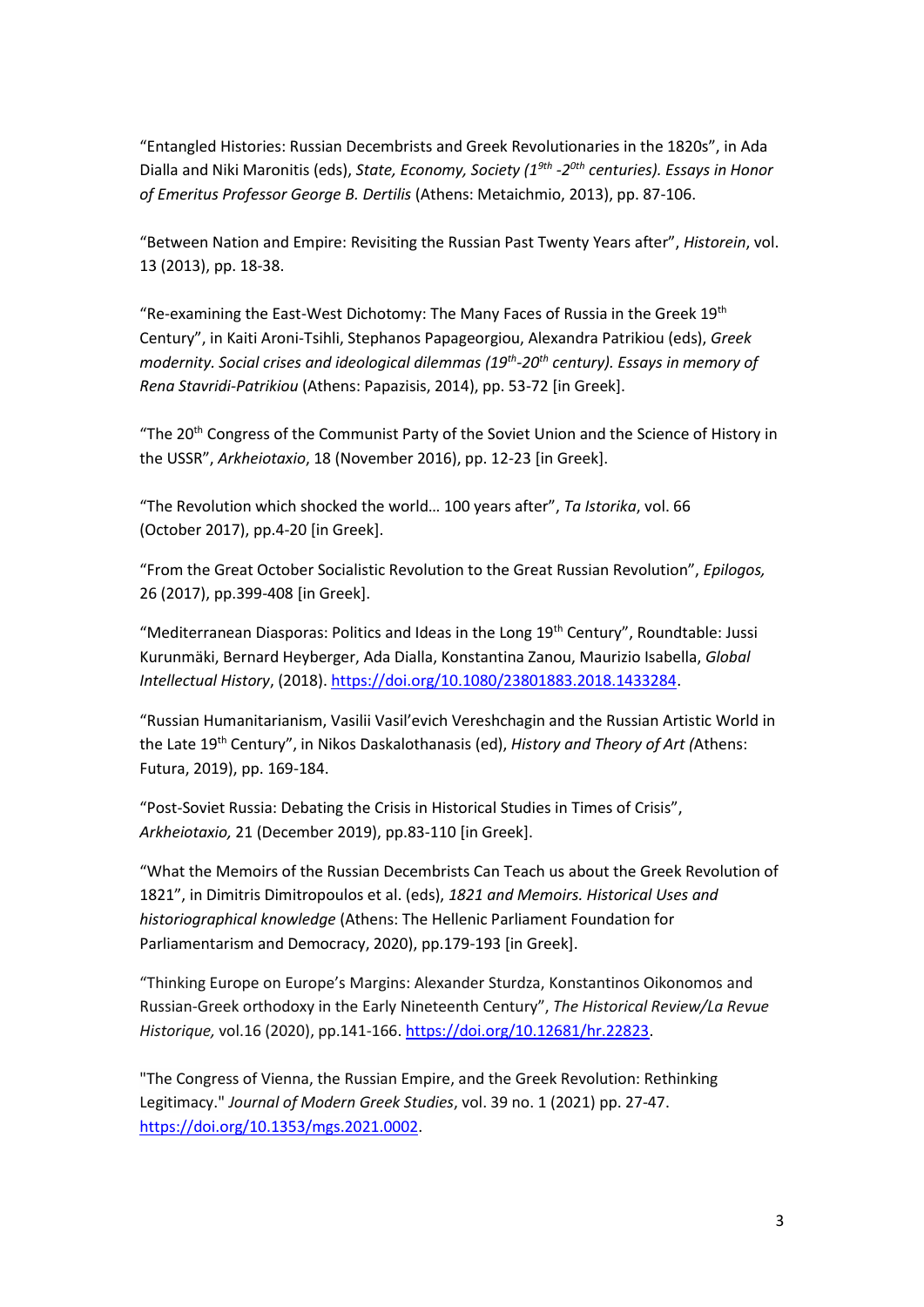"Imperial Rhetoric and Revolutionary Practice: The Greek 1821", *Historein*, Vol. 20, no.1 (2021). [https://doi.org/10.12681/historein.27480.](https://doi.org/10.12681/historein.27480)

# **Books reviews in scholarly journals:**

Regarding the book by Joshua A. Sanborn, *Drafting the Russian Nation. Military Conscription, Total War, and Mass Politics 1905-1925* (DeKalb: Northern Illinois University Press, 2003), Historein, vol.6 (2006), pp.188-192.

Regarding the book by Lora Aleksandrovna Gerd, *Rossija I Pravoslavnyj Vostok. Konstantinopolskij patriakhat v kontse XIX v.* (Sankt-Peterburg: Iszdatel'stvo Olega Abyshko, 2003), *Modern Greek Studies Yearbook. A Publication of Mediterranean, Slavic, and Eastern Orthodox Studies*, University of Minnesota, vol. 20/21 (2004/2005), pp. 435-440.

Regarding the book by A.N. Dmitriev (ed), *Историческая культура императорской России: формирование представлений о прошлом : коллективная монография в честь профессора И.М. Савельевой* [Historical Culture of Imperial Russia, Moscow 2012], *Ab Imperio*, 3 (2014), pp. 78-84.

Regarding the book by Alexander Etkind, *Internal Colonization: Russia's Imperial Experience* (Cambridge: Polity, 2011. Pp. ix, 289), *Southeast European and Black Sea Studies*, 14/1 (2014), pp. 129-131.

Regarding the book by Haris Exertzoglou, *From the West Comes the Light? Hellenisation and Orientalism in the Ottoman Empire, mid-19th -early 20th Centuries*, *Historein,* vol.17, no.2 (2018). [https://doi.org/10.12681/historein.15917.](https://doi.org/10.12681/historein.15917)

# **Main Presentations (last 10 years):**

"The Greek philhellenic lobby of St Petersburg during the Greek War of Independence: patriotic and cosmopolitan aspects of identity: The case of Alexander Stourtza", International History Conference *The patriotism of the expatriates. Diasporas, and national consciousness between Europe, the Mediterranean and beyond in the long 19th century*, University of Nicosia, Cyprus and Queen Mary University of London (Nicosia 25-26 February, 2011).

"Konstruiruia Evropu: istoricheskie I aestheticheskie podhody K. Leont'eva" International Conference *Vostok, Rossiia, Evropa.Intellektual'nye marshruty Konstantina Leont'eva*, Institut Russkoi Lyteratury (Pushkinskii Dom)', RAN, Sankt-Petersburskii Universitet Upravleniia I Ekonomiki (St. Petersburg**,** 16-17 November 2011).

"The Greek national narrative and the Greek mental map of friends and enemies", University of St. Petersburg, Department of Biblical Studies (St. Petersburg 13/4/2012).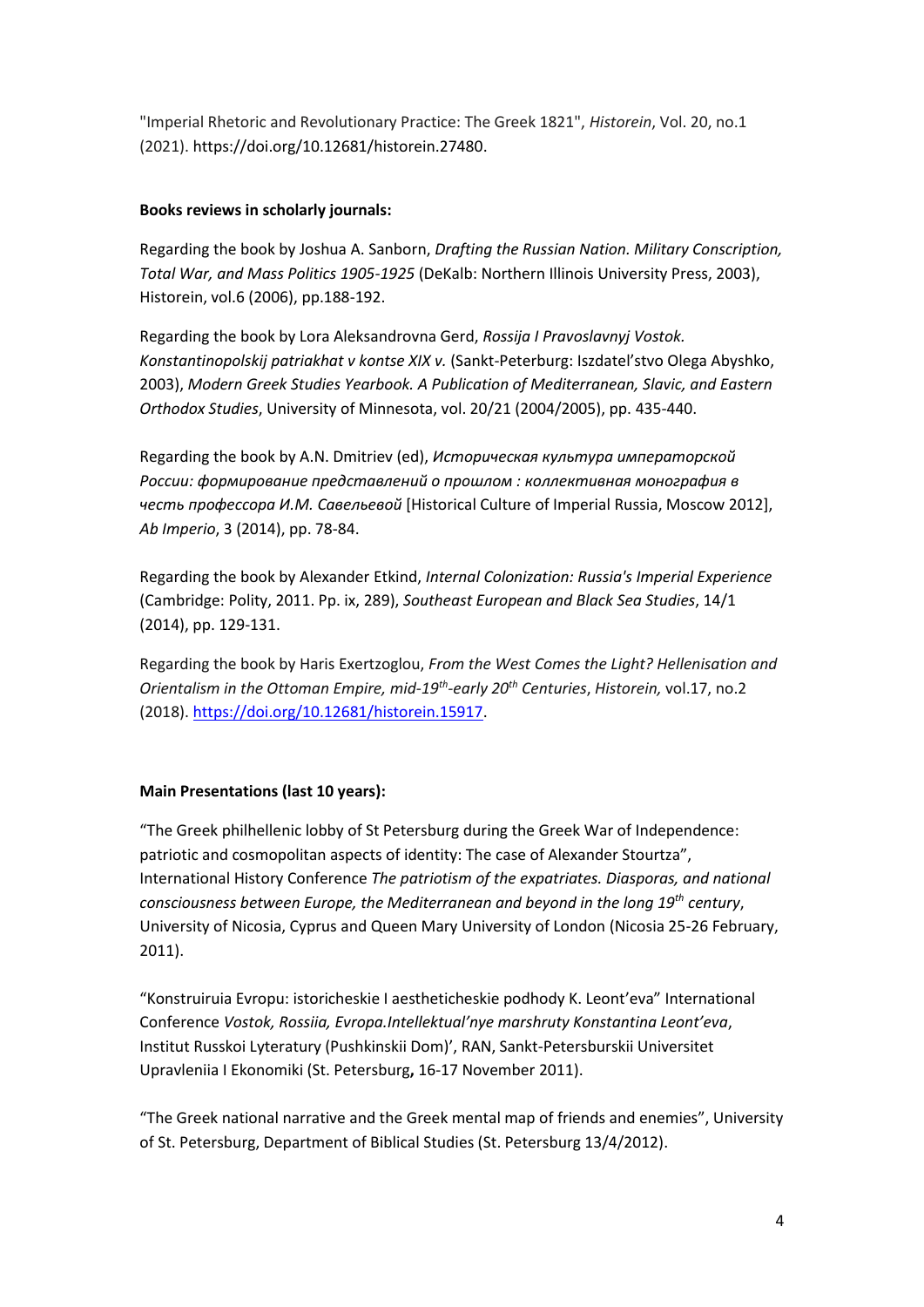"The concepts of Europe and Christianity as part of national discourses in Europe's margins: Russian-Greek entanglements (first part of 19th century)", International Conference *Balkan Worlds: Ottoman Past and Balkan Nationalism*, University of Macedonia, Department of Balkan Slavic and Oriental Studies in collaboration with A.I.E.S.E.E. (Thessaloniki, 4-7 October 2012).

"Russia and the Balkans: the case of Russian volunteers in national movements in the 1870s", International Conference *Revolutions in the Balkans. Revolts and Uprisings in the Era of Nationalism (1804-1908)*, Panteion University/ Research Center for Modern History (Athens 32 November- 2 December 2013).

"War and Revolution in the Ottoman Balkans: a view from the Russian Empire", International Conference *Balkan Worlds ΙΙ: Balkan perceptions of War and Revolution in the Long Nineteenth Century (1789-1918*), University of Macedonia (Thessaloniki, 27-29 November 2014).

"The great divide of 1991: writing histories in Russia in times of crisis", International Conference *History of Twentieth Century Historiography***,** International Network of Theory of History, University of Athens, University of Peloponnese (Athens 18-20 June 2015).

"Humanitarian Intervention and the critique of the War in late Russian Empire", Symposium *Historizing Humanitarian Intervention: The Long 19th Century*, Panteion University (Athens, 25 May 2015).

"Humanitarianism and Pacifism during the  $19<sup>th</sup>$  century: Words and Images of the War", Twixtlab (Athens 8 April 2016). [https://twixtlab.wordpress.com/2016/04/03/040416/.](https://twixtlab.wordpress.com/2016/04/03/040416/)

"Crossing the frontiers of the Spiritual Homeland: Russian pursuits in the Mediterranean during the 18th century", International Symposium *The Russians in the Aegean 1770-1775. Long-term Effects of a Short Lived Principality,* Prefecture of Cyclades, Environmental and Cultural Paros Park, K.D.E.P.A.P, (Paros 16-18 September 2016).

"Konstantin Leontiev as an ethnographer of the Balkans", International Conference *Greek-Russian Relations,* Athens 20-22 October 2016, Moscow State University, MGIMO, MID, National and Kapodistrian University of Athens (20-22 October 2016).

"An Artist on the Move: Vasilii Vasilievich Vereshchagin and Russian Humanitarianism in the Second Half of the Nineteenth Century", Jordan Center for the Advanced Study of Russia, New York University (10 February 2017).

"Humanitarian Intervention: A Russian Perspective", Roundtable *Humanitarian Intervention on the Balkans in the Long 19th century,* Convener Krisztián Csaplár-Degovics, *Fifth European Congress on World and Global History*, Budapest, 31 August-3 September 2017. [https://research.uni-leipzig.de/~eniugh/budapest-2017.](https://research.uni-leipzig.de/~eniugh/budapest-2017)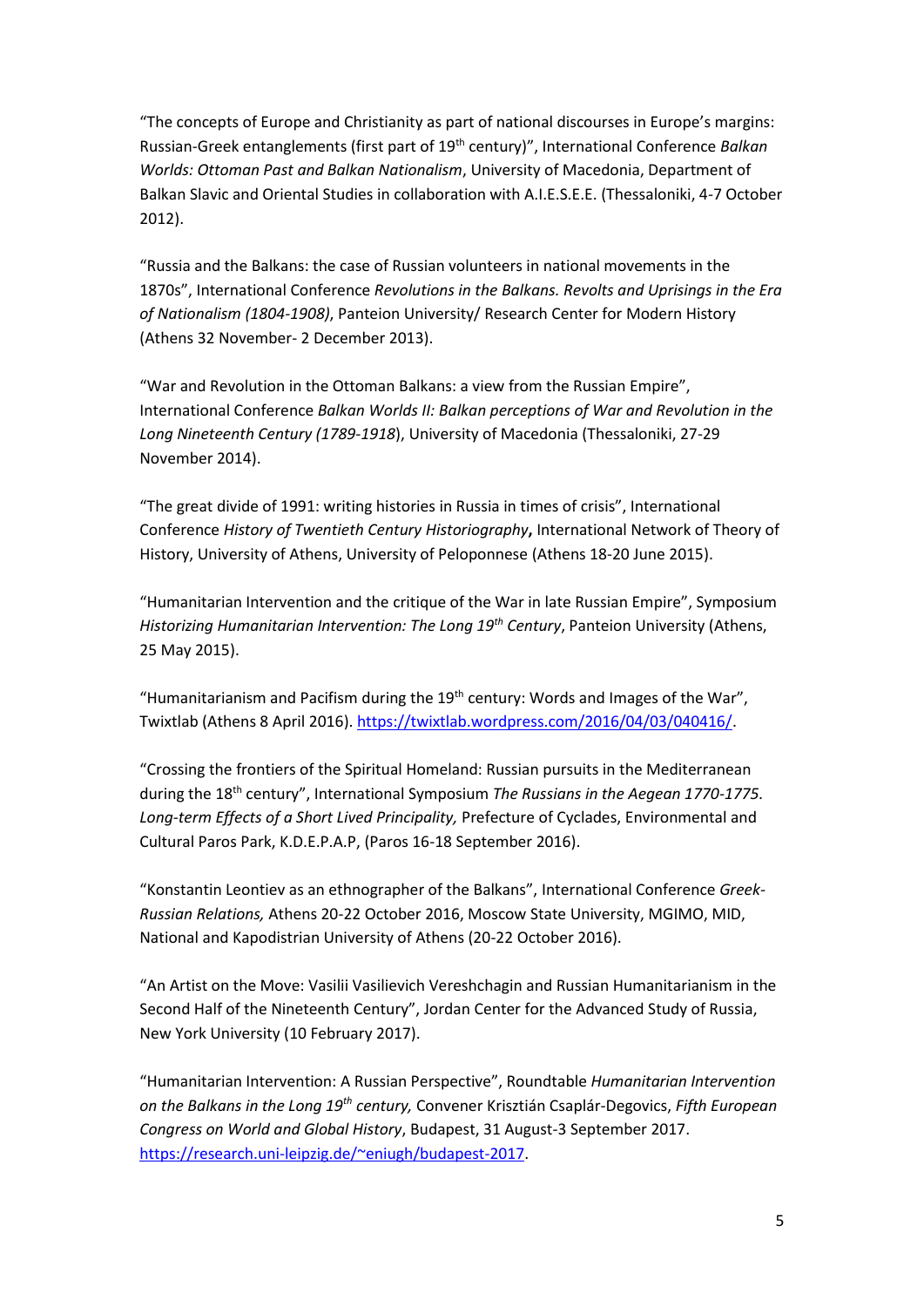"The Concept of Vienna, 1814-1815. A History of the Old and the New from a Russian-Greek Perspective", Jordan Center for the Advanced Studies of Russia, New York University (24 September 2019).

[http://jordanrussiacenter.org/event/the-congress-of-vienna-1814-1815-a-history-of-the-old](http://jordanrussiacenter.org/event/the-congress-of-vienna-1814-1815-a-history-of-the-old-and-the-new-from-a-russian-greek-perspective.)[and-the-new-from-a-russian-greek-perspective.](http://jordanrussiacenter.org/event/the-congress-of-vienna-1814-1815-a-history-of-the-old-and-the-new-from-a-russian-greek-perspective.)

"Τhe 1821 and the Age of Revolutions: Α view from the "periphery", *16th Conference of the Modern Greek Studies Association* (MGSA) (Sacramento 7-10 November 2019). [https://mgsasymposium.org/2019/sch.html.](https://mgsasymposium.org/2019/sch.html)

"The Greek Revolution of 1821 Online: A Digital Archive and a Research Project", Yale Hellenic Studies Program, Yale Macmillan Center, Yale University (2 December 2019). [https://hsp.macmillan.yale.edu/event/greek-revolution-1821-online-digital-archive-and](https://hsp.macmillan.yale.edu/event/greek-revolution-1821-online-digital-archive-and-research-project)[research-project.](https://hsp.macmillan.yale.edu/event/greek-revolution-1821-online-digital-archive-and-research-project)

"The Greek Revolution of 1821 Online: A Digital Archive and a Research Project", Presentation at Princeton University, Seeger Center for Hellenic Studies and Center for Digital Humanities and the Slavic Digital Humanities Working Group (Princeton, 5 December 2019).

[https://gradfutures.princeton.edu/events/greek-revolution-1821-online-digital-archive-and](https://gradfutures.princeton.edu/events/greek-revolution-1821-online-digital-archive-and-research-project)[research-project.](https://gradfutures.princeton.edu/events/greek-revolution-1821-online-digital-archive-and-research-project)

«Thinking Europe on Europe's margins», Presentation at Princeton University, Seeger Center for Hellenic Studies, Commentator Stephen Kotkin (Dept. of History, Princeton University) (Princeton 6 December 2019).

[https://hellenic.princeton.edu/events/workshop-ada-dialla-thinking-europe-europes](https://hellenic.princeton.edu/events/workshop-ada-dialla-thinking-europe-europes-margins-russian-and-greek-discourses-early)[margins-russian-and-greek-discourses-early.](https://hellenic.princeton.edu/events/workshop-ada-dialla-thinking-europe-europes-margins-russian-and-greek-discourses-early)

"Stories about the epoch of revolutions seen from the periphery", International Conference *Local, Transnational, and World views*, University of Thessaly (Volos, 1 November 2019). [https://pagasitikosnews.com/paideia/panepisthmeia/metaschimatismoi-nea-pedia-kai](https://pagasitikosnews.com/paideia/panepisthmeia/metaschimatismoi-nea-pedia-kai-erotimata-stin-eyropaiki-istoriografia/)[erotimata-stin-eyropaiki-istoriografia.](https://pagasitikosnews.com/paideia/panepisthmeia/metaschimatismoi-nea-pedia-kai-erotimata-stin-eyropaiki-istoriografia/)

"The revolutionary idea of human rights and the Greek 1821", *The Migration of Revolutionary Ideas*, King's College London and British School at Athens (Athens, 15 February 2021).

"Russian Liberalism and the Mediterranean Revolutions of 1820s", International Conference *Slavs and the Greek Revolution: Historical, Ideological and Cultural Approaches,* Department of Russian Language and Literature and Slavic Studies, National and Kapodistrian University of Athens (Athens 4 & 5 June 2021).

"Russian Ambitions, policies and practices in the East Mediterranean in the Age of Revolutions", *XV Convegno Internazionale di Studi Storici di "SPAGNA CONTEMPORANEA", 1820-1830: Rivoluzione Reazione Liberalismo*, (Turin, 2 September 2021).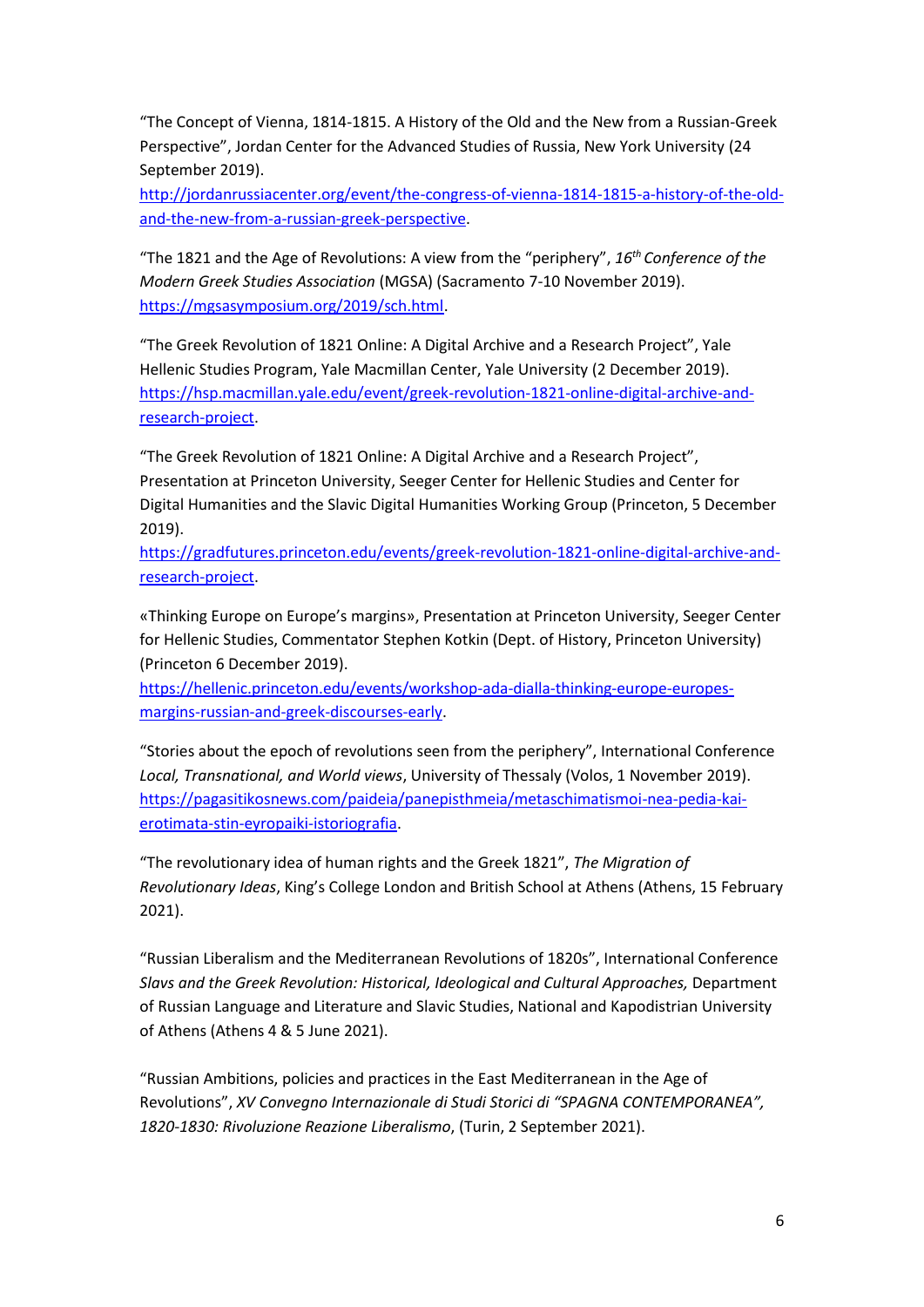"Russia and the Revolutions of the 1820's in Southern Europe", *Congresso Internacional do Bicentenário da Revoluçāo de 1820* (Lisbon, 11 October 2021).

"Uprisings, Rebellions, Revolutions, Civic Wars: Conceptual Oscillations in the European Periphery", Conference *New Dimensions of 1821*, Hellenic Studies Program at Sacramento State University, Stavros Niarchos Foundation Center for the Study of Hellenic Culture at UCLA, Modern Greek and Hellenic Studies Program at UC Berkeley, Department of Classics at Stanford University, (12 November 2021). [https://dimensionsof1821.com/about.](https://dimensionsof1821.com/about/)

"Russian Philhellenism: Inventing Greece, Reinventing Europe," *Other Philhellenisms*, Finnish Institute (Athens 8 December 2021).

# **Recent Projects (concluded):**

"Historizing Humanitarian Intervention: The Long Nineteenth Century, Aristeia/ Excellence Ι)". Main Researcher Alexis Heraclides, Assistant Researcher Ada Dialla. (Athens, 2013-2015).

"Visualizing Humanitarian Intervention in the Long Nineteenth Century". (Aristeia/Excellence Ι). Main Researcher Ada Dialla, Assistant Researcher Kyveli Lignou – Tsamantani [in Greek] (Athens 2014-2015).

"Kapodistrias Digital Archive", with the support of the John S. Latsis Public Benefit Foundation, Researcher and Member of the scientific committee of the Research Project [Athens 2014-2015].

[http://kapodistrias.digitalarchive.gr/index\\_en.php.](http://kapodistrias.digitalarchive.gr/index_en.php)

"The Greek Revolution, the Russian Empire and the New Global Flows: Re-centering the margins in the Age of Revolutions". Princeton University –Seeger Center for Hellenic Studies [2019].

[https://hellenic.princeton.edu/people/antonia-ada-dialla.](https://hellenic.princeton.edu/people/antonia-ada-dialla)

"1821: What Made it Greek? What Made It Revolutionary", Workshops co-organized with Professor Yanni Kotsonis (NYU -Jordan Center for the Advanced Study of Russia) and supported by NYU (NY), RCΗ (Athens), Queen Mary University (London) and Frei University (Berlin) [2017- 2021].

# **Current Project:**

Head of the Scientific Committee and member of the Academic Board of the interdisciplinary research project "The Greek Revolution of the 1821: Digital Archive" [2016-December 2022]. [https://www.rchumanities.gr/en/1821-about-the-project.](https://www.rchumanities.gr/en/1821-about-the-project) [https://1821.digitalarchive.gr.](https://1821.digitalarchive.gr/)